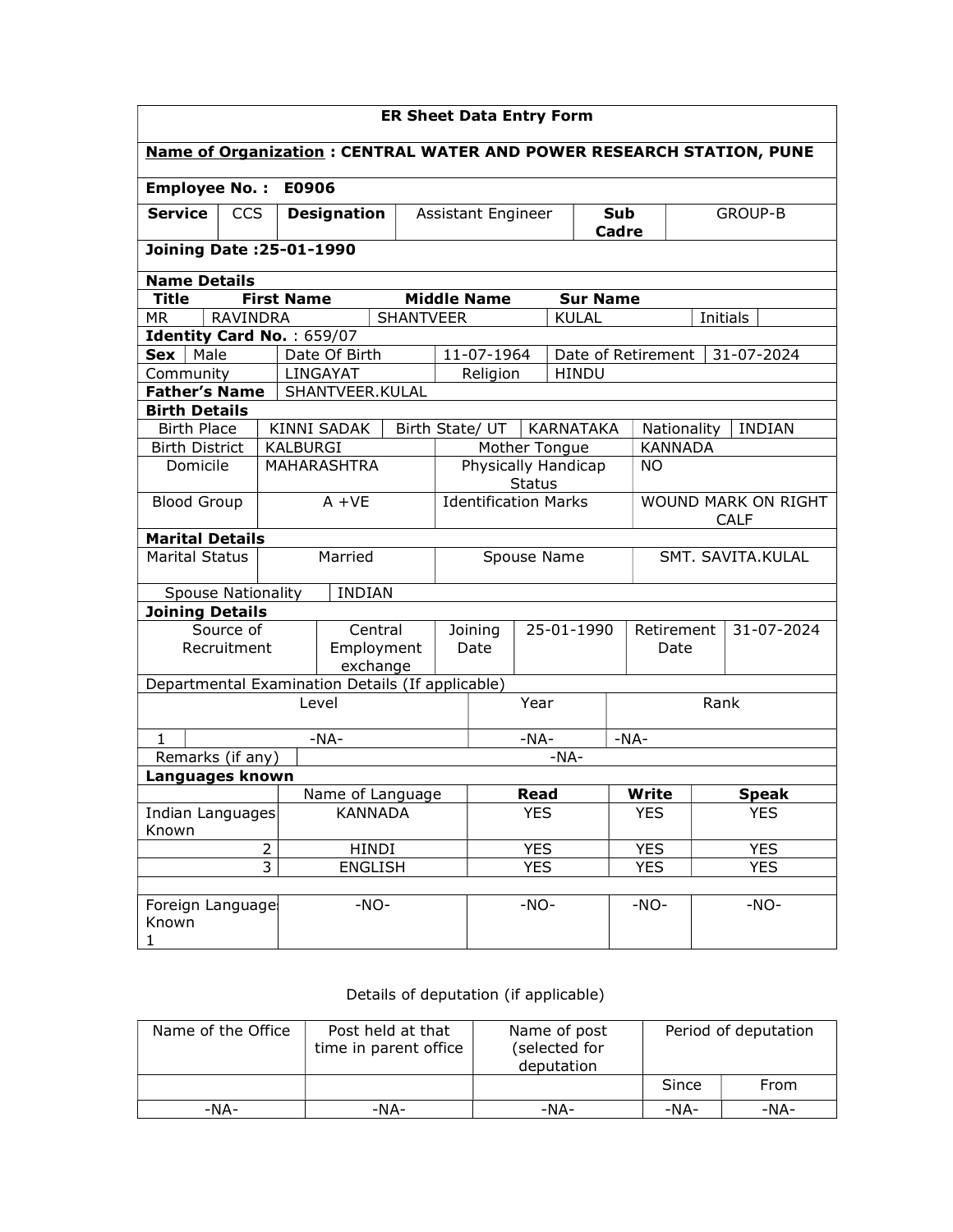## Details of Foreign Visit

| SI.<br>No. | Place of Visit | Date of<br>visit | Post held at<br>that time | Whether it<br>is a<br>personal or<br>official visit | Details of visit |
|------------|----------------|------------------|---------------------------|-----------------------------------------------------|------------------|
|            | -NO-           | $-NO-$           | $-NO-$                    | $-NO-$                                              | $-NO-$           |

## Transfer/Posting Detail (if applicable)

| Place | Period of posting |      |  |  |  |
|-------|-------------------|------|--|--|--|
|       | Since             | From |  |  |  |
| -NA-  | -NA-              | -NA- |  |  |  |

| Qualification (Use extra photocopy sheets for multi qualifications, experience, training, awards details) |                                  |             |                                                                                 |                                             |            |                  |                  |                          |                  |                                |
|-----------------------------------------------------------------------------------------------------------|----------------------------------|-------------|---------------------------------------------------------------------------------|---------------------------------------------|------------|------------------|------------------|--------------------------|------------------|--------------------------------|
| Qualification                                                                                             |                                  |             | Discipline                                                                      |                                             |            | Specialization 1 |                  |                          |                  |                                |
| DIPLOMA IN ELCTRONICS                                                                                     |                                  |             |                                                                                 | SEMICONDUCTOR DEVICES<br><b>ELECTRONICS</b> |            |                  |                  |                          |                  |                                |
| AND COMMMUNICATION                                                                                        |                                  |             |                                                                                 |                                             |            |                  |                  |                          |                  |                                |
| ENGINEERING                                                                                               |                                  |             |                                                                                 |                                             |            |                  |                  |                          |                  |                                |
| Year                                                                                                      |                                  |             |                                                                                 | Division<br>CGPA/ % Marks                   |            |                  |                  |                          | Specialization 2 |                                |
| MAY 1985                                                                                                  |                                  |             |                                                                                 | <b>FIRST</b>                                |            | <b>FIRST</b>     |                  |                          |                  | COMMUNICATION                  |
| Institution                                                                                               |                                  |             |                                                                                 | University                                  |            | Place            |                  |                          |                  | Country                        |
| GOVT. POLYTECHNIC                                                                                         |                                  |             |                                                                                 | <b>BOARD OF</b>                             |            | <b>KALBURGI</b>  |                  |                          |                  | <b>INDIA</b>                   |
|                                                                                                           |                                  |             |                                                                                 | <b>TECHNICAL</b>                            |            |                  |                  |                          |                  |                                |
|                                                                                                           |                                  |             |                                                                                 | EDUCATION,                                  |            |                  |                  |                          |                  |                                |
|                                                                                                           |                                  |             |                                                                                 | <b>BANGALORE</b>                            |            |                  |                  |                          |                  |                                |
| <b>Experience</b>                                                                                         |                                  |             |                                                                                 |                                             |            |                  |                  |                          |                  |                                |
| Type of Posting                                                                                           |                                  |             |                                                                                 | Group-B (NG)                                |            |                  |                  |                          | Level: 9         |                                |
|                                                                                                           |                                  |             |                                                                                 |                                             |            |                  |                  |                          |                  |                                |
| Designation                                                                                               |                                  |             |                                                                                 | <b>ASSISTANT ENGINEER</b>                   |            |                  |                  |                          |                  | <b>Present Position: CWPRS</b> |
|                                                                                                           |                                  |             |                                                                                 |                                             |            |                  |                  |                          |                  |                                |
| Ministry                                                                                                  |                                  |             | MOWR, RD & GR<br>Department: INSTRUMENTATION-I                                  |                                             |            |                  |                  |                          |                  |                                |
|                                                                                                           |                                  |             |                                                                                 |                                             |            |                  |                  |                          |                  |                                |
| Office                                                                                                    |                                  |             |                                                                                 | <b>CWPRS</b>                                |            |                  |                  |                          |                  | Place: PUNE                    |
|                                                                                                           |                                  |             |                                                                                 |                                             |            |                  |                  |                          |                  |                                |
| <b>Experience Subject</b>                                                                                 |                                  |             |                                                                                 | <b>SOFTWAR</b>                              |            |                  |                  |                          |                  | Period of Posting: FULL        |
| Major                                                                                                     |                                  |             |                                                                                 | Minor                                       |            |                  |                  | From                     |                  | To                             |
| <b>SOFTWARE</b>                                                                                           |                                  |             | 25-01-1990                                                                      |                                             |            |                  | <b>TILL DATE</b> |                          |                  |                                |
| Note:-Refer the Annexure to fill above Major, Minor Subjects and below given training subject             |                                  |             |                                                                                 |                                             |            |                  |                  |                          |                  |                                |
| (minimum 1 week & above)                                                                                  |                                  |             |                                                                                 |                                             |            |                  |                  |                          |                  |                                |
| Training                                                                                                  |                                  |             |                                                                                 |                                             |            |                  |                  |                          |                  |                                |
| <b>Training Year</b>                                                                                      |                                  |             | <b>Training Name</b>                                                            |                                             |            |                  |                  | <b>Training Subject</b>  |                  |                                |
| 2004                                                                                                      |                                  |             | Certificate course in Database                                                  |                                             |            | Database and VB  |                  |                          |                  |                                |
|                                                                                                           |                                  |             | Technologies & VB                                                               |                                             |            |                  |                  |                          |                  |                                |
| Level                                                                                                     |                                  |             | Institute Name, Place   Field Visit Country<br>Field Visit Place (within India) |                                             |            |                  |                  |                          |                  |                                |
|                                                                                                           | Sunbeam Institute,<br><b>NIL</b> |             |                                                                                 |                                             | <b>NIL</b> |                  |                  |                          |                  |                                |
|                                                                                                           |                                  | /CDAC, PUNE |                                                                                 |                                             |            |                  |                  |                          |                  |                                |
| Sponsoring Authority                                                                                      |                                  |             | Period of Training                                                              |                                             |            | Duration         |                  | Result                   |                  |                                |
|                                                                                                           |                                  |             | From                                                                            | To                                          |            | in Weeks)        |                  | Qualified/ Not Qualified |                  |                                |
| <b>CWPRS, PUNE</b>                                                                                        |                                  |             | $\blacksquare$                                                                  | ÷.                                          |            | 2                |                  |                          |                  | Qualified                      |
|                                                                                                           | <b>Awards/Publications</b>       |             |                                                                                 |                                             |            |                  |                  |                          |                  |                                |
| Type of Activity:                                                                                         | $-NIL-$                          |             |                                                                                 | Academic                                    |            | $-NIL-$          |                  | Non Academic             |                  |                                |